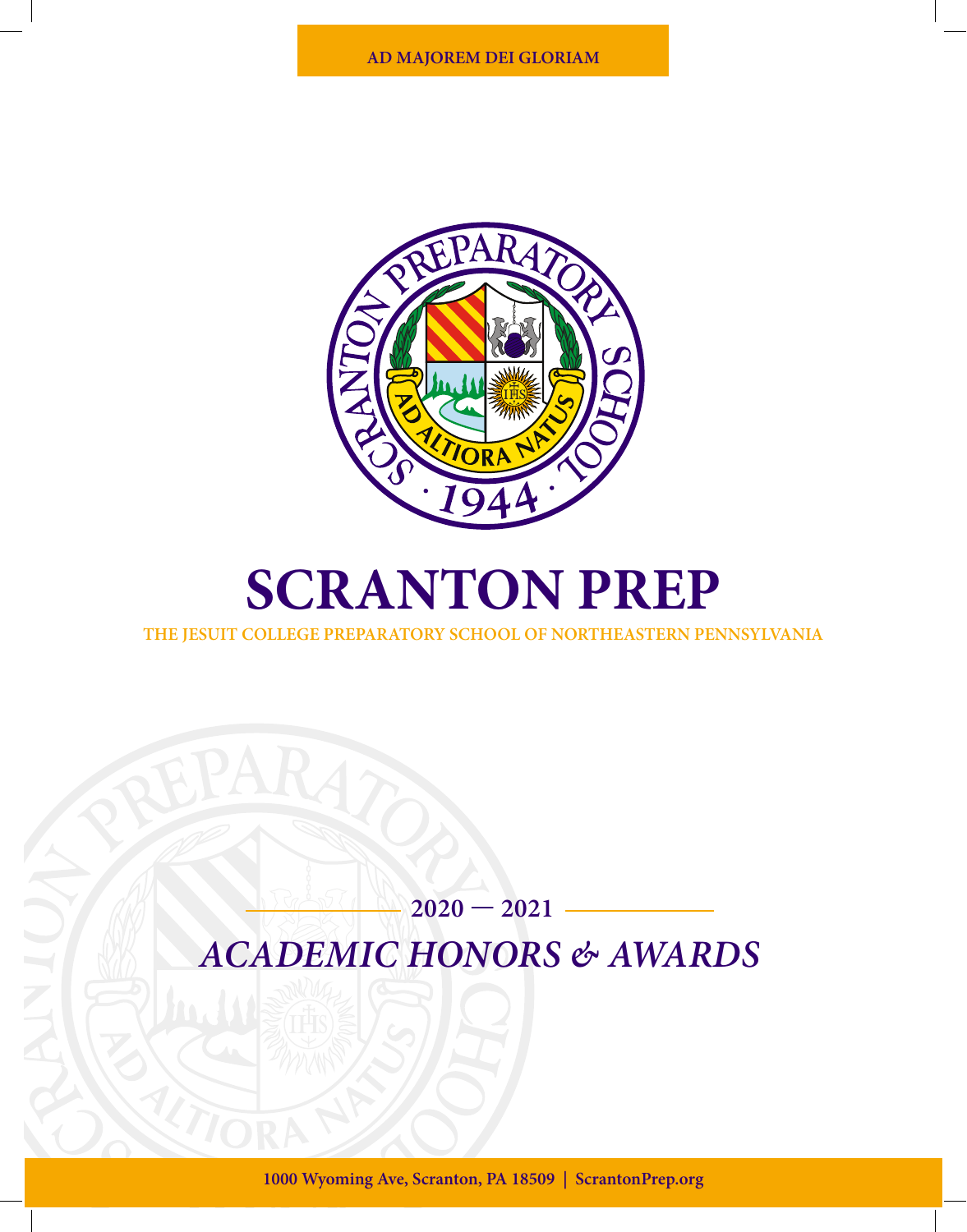## **FIRST YEAR**

#### **EXCELLENCE IN CLASSICS**

**Gold Medalist:** Holly Burke, Ved Dave, Nikauri Fernandez, Callie Gelderman, Ashley Greening, Wilson He, Riley Nealon **Silver Medalist:** Nora Kolucki, Gavin Kovaleski, Quinn Lynett, Ainara Matute, Sean McDonough, Joseph Ramey, Rocco Rinaldi, Alanna Yeugelowitz

**Honorable Mention:** Madison Altier, Gia Baldan, Liam Barrett, Kara Black, Ethan Borick, Aidan Busacco, Kellen Casey, Maeve Cawley, Koby Cerra, Abigail Charnetski, Colin Comerford, Zander Condeelis, Abigail Curran, Blake Decker, Paul Delicati, Patrick Devaney, Shel-Andra Dunkley, Gianna Familetti, Leelah Farrell, Isabella Fasula, Isabella Garruto, Emma Gernhardt, Roger Getts, David Geyfman, Danilo Giordina, Brian Goh, Samantha Greenfield, Kendall Hadley, Adrien Hazzouri, Jennifer Huang, Emelia Jones, Aiden Jordan, Finn Kane, Jaqueline Kelly, Alexa Kleinberger, Jack Krowiak, Stella Kwiecinski, Ashley Lo, Noah Lynch, Keeley Lynett, Tyler Mackrell, Tessa Mangan, Jeffrey Marsico, Giavanna Matrone, James Mattucci, Katherine McCabe, Marcello Medico, Lauren Mercereau, Juliana Monforte, Melanie Moran, Mackenzie Muha, James Munley, Alexandra Pettinato, Sabrina Preate, Juliette Racht, Edward Refice, Brian Reilly, Patrick Rose, Max Rosler, Valerie San Giacomo, Daniel Santaniello, Gary Snyder, Stephanie Soom, George Stallman, Camryn Thomas, Maximus Tierney, Luciana Toczydlowski, Emmi Vitaletti, Gavin Walsh, Valerie Werhun, Sarah Yudichak, Holly Zaluski, Dylan Zoranski

#### **EXCELLENCE IN ENGLISH**

**Gold Medalist:** Holly Burke, Ashley Greening, Wilson He, Juliana Monforte, Sabrina Preate, George Stallman, Alanna Yeugelowitz **Silver Medalist:** Liam Barrett, Leelah Farrell, Samantha Greenfield, Nora Kolucki, Ainara Matute, Joseph Ramey, Sarah Yudichak

**Honorable Mention:** Gia Baldan, Rylin Berndt, Aidan Busacco, Kellen Casey, Abigail Charnetski, Abigail Curran, Blake Decker, Gianna Familetti, Nikauri Fernandez, Callie Gelderman, Emma Gernhardt, David Geyfman, Brian Goh, Kendall Hadley, Aiden Jordan, Finn Kane, Jaqueline Kelly, Gavin Kovaleski, Stella Kwiecinski, Tyler Mackrell, Tessa Mangan, Sean McDonough, Rocco Rinaldi, Valerie San Giacomo, Gary Snyder, Andrew Summa, Maximus Tierney, Emmi Vitaletti, Holly Zaluski

#### **EXCELLENCE IN MATHEMATICS**

**Gold Medalist:** Holly Burke, Paul Delicati, Natalya Gnall, Ashley Greening, Wilson He, Sadie McDonald, Sabrina Preate, George Stallman

**Silver Medalist:** Blake Decker, Shel-Andra Dunkley, Isabella Garruto, Callie Gelderman, Brian Goh, Ainara Matute, Marcello Medico, Dominic Menichini

**Honorable Mention:** Liam Barrett, Kylee Bonczek, Ethan Borick, Yaritza Camacho, Cienna Cardoni, Maeve Cawley, Ved Dave, Tevvanna Decosey, Patrick Devaney, Isaac Diaz, Gianna Familetti, Leelah Farrell, Isabella Fasula, Nikauri Fernandez, Emma Gernhardt, David Geyfman, Kendall Hadley, Jennifer Huang, Finn Kane, Nora Kolucki, Gavin Kovaleski, Jack Krowiak, Keeley Lynett, Quinn Lynett, Tyler Mackrell, Tessa Mangan, Giavanna Matrone, Katherine McCabe, Jayna McIntyre, Lauren Mercereau, Juliana Monforte, Mackenzie Muha, Riley Nealon, Joseph

Ramey, Rocco Rinaldi, Valerie San Giacomo, Daniel Santaniello, Gary Snyder, Luciana Toczydlowski, Emmi Vitaletti, Alanna Yeugelowitz, Holly Zaluski

#### **EXCELLENCE IN SCIENCE**

**Gold Medalist:** Leelah Farrell, Ashley Greening, Wilson He, Ainara Matute, Sean McDonough, Sabrina Preate **Silver Medalist:** Holly Burke, Blake Decker, Nikauri Fernandez, Dominic Menichini, Juliana Monforte, Mackenzie Muha **Honorable Mention:** Gia Baldan, Kylee Bonczek, Cienna Cardoni, Koby Cerra, Abigail Charnetski, Zander Condeelis, Shel-Andra Dunkley, Gianna Familetti, Isabella Garruto, Callie Gelderman, Emma Gernhardt, Natalya Gnall, Brian Goh, Jennifer Huang, Aiden Jordan, Finn Kane, Jaqueline Kelly, Nora Kolucki, Jack Krowiak, Stella Kwiecinski, Keeley Lynett, Tessa Mangan, Jeffrey Marsico, Giavanna Matrone, Katherine McCabe, Marcello Medico, Riley Nealon, Joseph Ramey, Rocco Rinaldi, Patrick Rose, Valerie San Giacomo, Gary Snyder, George Stallman, Christopher Strenkoski, Luciana Toczydlowski, Alanna Yeugelowitz, Sarah Yudichak, Holly Zaluski

#### **EXCELLENCE IN SOCIAL STUDIES**

**Gold Medalist:** Holly Burke, Abigail Curran, Wilson He, Emelia Jones, Jack Krowiak, Jayna McIntyre, Juliana Monforte, Sabrina Preate

**Silver Medalist:** Blake Decker, Shel-Andra Dunkley, Gianna Familetti, Leelah Farrell, Nikauri Fernandez, Brian Goh, Finn Kane, Nora Kolucki, Sean McDonough, Valerie San Giacomo **Honorable Mention:** Gia Baldan, Ian Bialkowski, Kylee Bonczek, Ethan Borick, Aidan Busacco, Koby Cerra, Abigail Charnetski, Ian Charnetski, Zander Condeelis, Ved Dave, Patrick Devaney, Isabella Garruto, Callie Gelderman, Emma Gernhardt, Roger Getts, David Geyfman, Samantha Greenfield, Ashley Greening, Kendall Hadley, Adrien Hazzouri, Jennifer Huang, Aiden Jordan, Jaqueline Kelly, Alexa Kleinberger, Gavin Kovaleski, Stella Kwiecinski, Noah Lynch, Keeley Lynett, Quinn Lynett, Tyler Mackrell, Tessa Mangan, Jeffrey Marsico, Giavanna Matrone, James Mattucci, Ainara Matute, Katherine McCabe, Marcello Medico, Dominic Menichini, Lauren Mercereau, Melanie Moran, Mackenzie Muha, James Munley, Riley Nealon, William Ong, Nicholas Pasko, Peter Pavuk, Alexandra Pettinato, Juliette Racht, Joseph Ramey, Brian Reilly, Rocco Rinaldi, Patrick Rose, Brady Rutkoski, Gary Snyder, George Stallman, Christopher Strenkoski, Andrew Summa, Camryn Thomas, Maximus Tierney, Dylan Tost, Stephanie Ulitchney, Emmi Vitaletti, Gavin Walsh, Valerie Werhun, Alanna Yeugelowitz, Sarah Yudichak, Holly Zaluski

#### **EXCELLENCE IN THEOLOGY**

**Gold Medalist:** Holly Burke, Yaritza Camacho, Ved Dave, Isabella Garruto, Callie Gelderman, Ainara Matute, Katherine McCabe, Brian Reilly

**Silver Medalist:** Paul Delicati, Nikauri Fernandez, Emelia Jones, James Mattucci, Rocco Rinaldi, Gary Snyder, Alanna Yeugelowitz, Holly Zaluski

**Honorable Mention:** Brianna Backus, Caroline Bell, Ian Bialkowski, Kylee Bonczek, Ethan Borick, Cienna Cardoni, Koby Cerra, Ian Charnetski, Iyannah Chollette, Norah Comerford, Zander Condeelis, Abigail Curran, Blake Decker, Patrick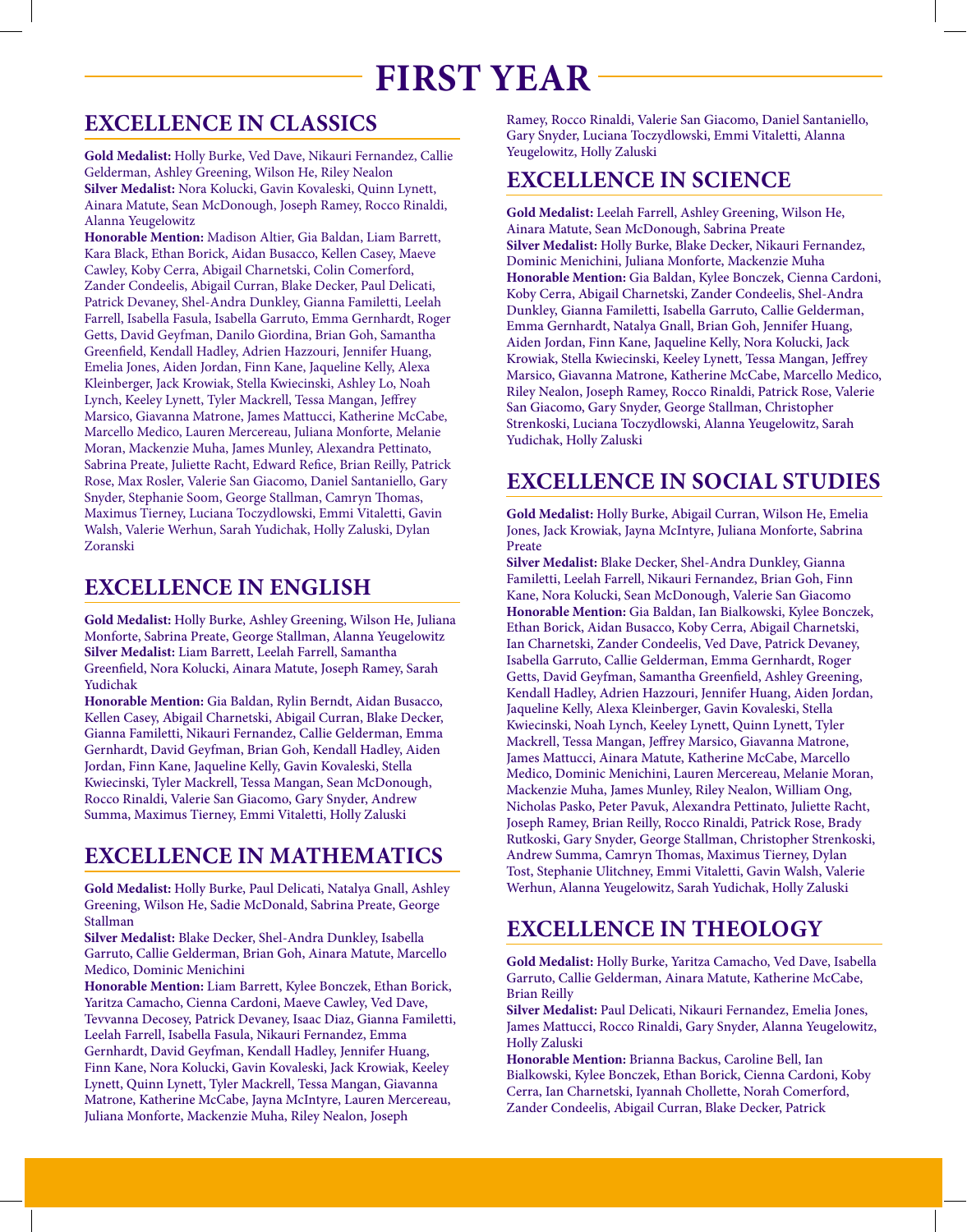Devaney, Isaac Diaz, Gianna Familetti, Leelah Farrell, Emma Gernhardt, Roger Getts, David Geyfman, Natalya Gnall, Brian Goh, Samantha Greenfield, Ashley Greening, Kendall Hadley, Caroline Haggerty, Wilson He, Jennifer Huang, Kara Judge, Finn Kane, Jaqueline Kelly, Maya Kenny, Jayden Klepar, Nora Kolucki, Gavin Kovaleski, Jack Krowiak, Stella Kwiecinski, Noah Lynch, Keeley Lynett, Quinn Lynett, Tyler Mackrell, Tessa Mangan, Jeffrey Marsico, John Marx, Giavanna Matrone, Sean McDonough, Marcello Medico, Dominic Menichini, Lauren Mercereau, Melanie Moran, Mackenzie Muha, James Munley, Riley Nealon, Olivia Nepa, Nicholas Pasko, Peter Pavuk, Alexandra Pettinato, Sabrina Preate, Juliette Racht, Joseph Ramey, Brady Rutkoski, Valerie San Giacomo, Chase Scanlan, George Stallman, Alexis Straw, Christopher Strenkoski, Maximus Tierney, Dylan Tost, Stephanie Ulitchney, Emmi Vitaletti, Dorothy Walsh, Valerie Werhun, Sarah Yudichak

### **SECOND YEAR**

#### **EXCELLENCE IN CLASSICS**

**Gold Medalist:** Brianna Carrozza, Eleanor Farrell, Ava Forgione, Tiffany He, Kathleen Oven, Riley Sharples, Jayde Waibel **Silver Medalist:** Rita Collins, Grace Granet, Cameron McDonough, Ryan Pasko, Gopal Patel, Anna Skoff, Skye Williamson

**Honorable Mention:** Rania Abdu, Amir Akach, Marcella Amendola, Nicole Baker, Savannah Bonavoglia, Matthew Budiman, Gianna Cafarella, Nathan Carr, Grace Castellano, Aidan Colleran, Mollie Conrad, Estella DeJesus, Justin Delgado, Clare Devine, Jack Dickson, Jaydene Edwards, Anastasia Galko, Clare Hann, Sydney Hartland, Alex Iannone, Anne Johnson, Miranda Karoscik, Cecelia Kennedy, Raymond Kresefski, Chesney Langan, Hanel Matute, Seth Miller, Sarika Mongar, Rusty Morgan, Alexa Mulrooney, Nivana Naipaul, Ava Newman, Anthony Nicotera, Caidyn O'Malley, Michael O'Malley, Grace Osborne, Jayleena Pfaff, Noah Planey, Keith Pritchyk, Kayla Reynolds, Raymond Rinaldi, Olivia Roche, Gisselle Rojas, Benjamin Rothwell, Madison Scoblick, Nicole Scochin, Kiera Shibley, Caroline Skoff, Kyle Skutack, Pia Stivala, Gloria Tabone, Bianca Talarico, Ava Touch, Brian Walsh

#### **EXCELLENCE IN ENGLISH**

**Gold Medalist:** Brianna Carrozza, Grace Granet, Chase Krawchuk, Anthony Nicotera, Gopal Patel, Pia Stivala **Silver Medalist:** Aidan Colleran, Ava Forgione, Tiffany He, Ava Touch, Jayde Waibel, Skye Williamson

**Honorable Mention:** Amir Akach, Nicole Baker, Savannah Bonavoglia, Matthew Budiman, Gianna Cafarella, Rita Collins, Eleanor Farrell, Clare Hann, Sydney Hartland, Miranda Karoscik, Raymond Kresefski, Nico Mancuso, Cameron McDonough, Megan McFadden, Seth Miller, Sarika Mongar, Rusty Morgan, Alexa Mulrooney, Nivana Naipaul, Ava Newman, Caidyn O'Malley, Michael O'Malley, Grace Osborne, Kathleen Oven, Ryan Pasko, Noah Planey, Keith Pritchyk, Kayla Reynolds, Raymond Rinaldi, Olivia Roche, Gisselle Rojas, Benjamin Rothwell, Madison Scoblick, Riley Sharples, Kiera Shibley, Anna Skoff, Caroline Skoff, Kyle Skutack, Gloria Tabone, Bianca Talarico, Victoria Zaledonis

#### **EXCELLENCE IN FRENCH**

**Gold Medalist:** Armaan Mansuri **Silver Medalist:** Victoria Zaledonis **Honorable Mention:** Raymond Kresefski, Ikechukwu Uzoukwu

#### **EXCELLENCE IN GERMAN**

**Gold Medalist:** Amir Akach **Silver Medalist:** Riley Prutzman **Honorable Mention:** Heidi Kropff, Emillee Rose, Nicole Scochin

#### **EXCELLENCE IN MATHEMATICS**

**Gold Medalist:** Kathleen Oven, Madison Scoblick, Kyle Skutack, Bianca Talarico, Jayde Waibel

**Silver Medalist:** Matthew Budiman, Brianna Carrozza, Aidan Colleran, Clare Devine, Kayla Reynolds, Riley Sharples **Honorable Mention:** Nora Collins, Jaydene Edwards, Eleanor Farrell, Ava Forgione, Nicholas Franceschelli, Grace Granet, Clare Hann, Tiffany He, Chase Krawchuk, Raymond Kresefski, Lena Ligorio, Armaan Mansuri, Cameron McDonough, Rusty Morgan, Nivana Naipaul, Caidyn O'Malley, Michael O'Malley, Grace Osborne, Ryan Pasko, Gopal Patel, Raymond Rinaldi, Gisselle Rojas, Nicole Scochin, Pia Stivala, Ava Touch, Brian Walsh, Skye Williamson

#### **EXCELLENCE IN SCIENCE**

**Gold Medalist:** Matthew Budiman, Eleanor Farrell, Clare Hann, Ryan Pasko, Riley Sharples, Jayde Waibel, Skye Williamson **Silver Medalist:** Gianna Cafarella, Brianna Carrozza, Ava Forgione, Armaan Mansuri, Cameron McDonough, Gopal Patel, Riley Prutzman

**Honorable Mention:** Rita Collins, Mollie Conrad, Sydney Hartland, Tiffany He, Alex Iannone, Chase Krawchuk, Ava Newman, Michael O'Malley, Kathleen Oven, Noah Planey, Caroline Skoff, Kyle Skutack, Ava Touch

#### **EXCELLENCE IN SOCIAL STUDIES**

**Gold Medalist:** Amir Akach, Savannah Bonavoglia, Tiffany He, Anthony Nicotera, Riley Sharples, Jayde Waibel, Skye Williamson **Silver Medalist:** Nicole Baker, Matthew Budiman, Rita Collins, Chase Krawchuk, Ryan Pasko, Kayla Reynolds, Caroline Skoff **Honorable Mention:** Nathan Carr, Brianna Carrozza, Mollie Conrad, Estella DeJesus, Clare Devine, Eleanor Farrell, Ava Forgione, Nicholas Franceschelli, Grace Granet, Clare Hann, Raymond Kresefski, Lena Ligorio, Armaan Mansuri, Cameron McDonough, Rusty Morgan, Nivana Naipaul, Ava Newman, Kathleen Oven, Gopal Patel, Jayleena Pfaff, Bryan Pulla, Gisselle Rojas, Anna Skoff, Gloria Tabone, Finnbarr Whittaker

#### **EXCELLENCE IN SPANISH**

**Gold Medalist:** Eleanor Farrell, Ava Forgione, Tiffany He, Chase Krawchuk, Cameron McDonough, Gisselle Rojas, Jayde Waibel **Silver Medalist:** Brianna Carrozza, Jaydene Edwards, Clare Hann, Grace Osborne, Julia Rossi, Riley Sharples, Skye Williamson **Honorable Mention:** Rania Abdu, Marcella Amendola, Nicole Baker, Nicole Benjamin, Savannah Bonavoglia, Gianna Cafarella, Rita Collins, Mackenzie Cross, Estella DeJesus, Wendy DeLaCruz, Justin Delgado, Clare Devine, Natalie Durkin, Keira Evans, Gianni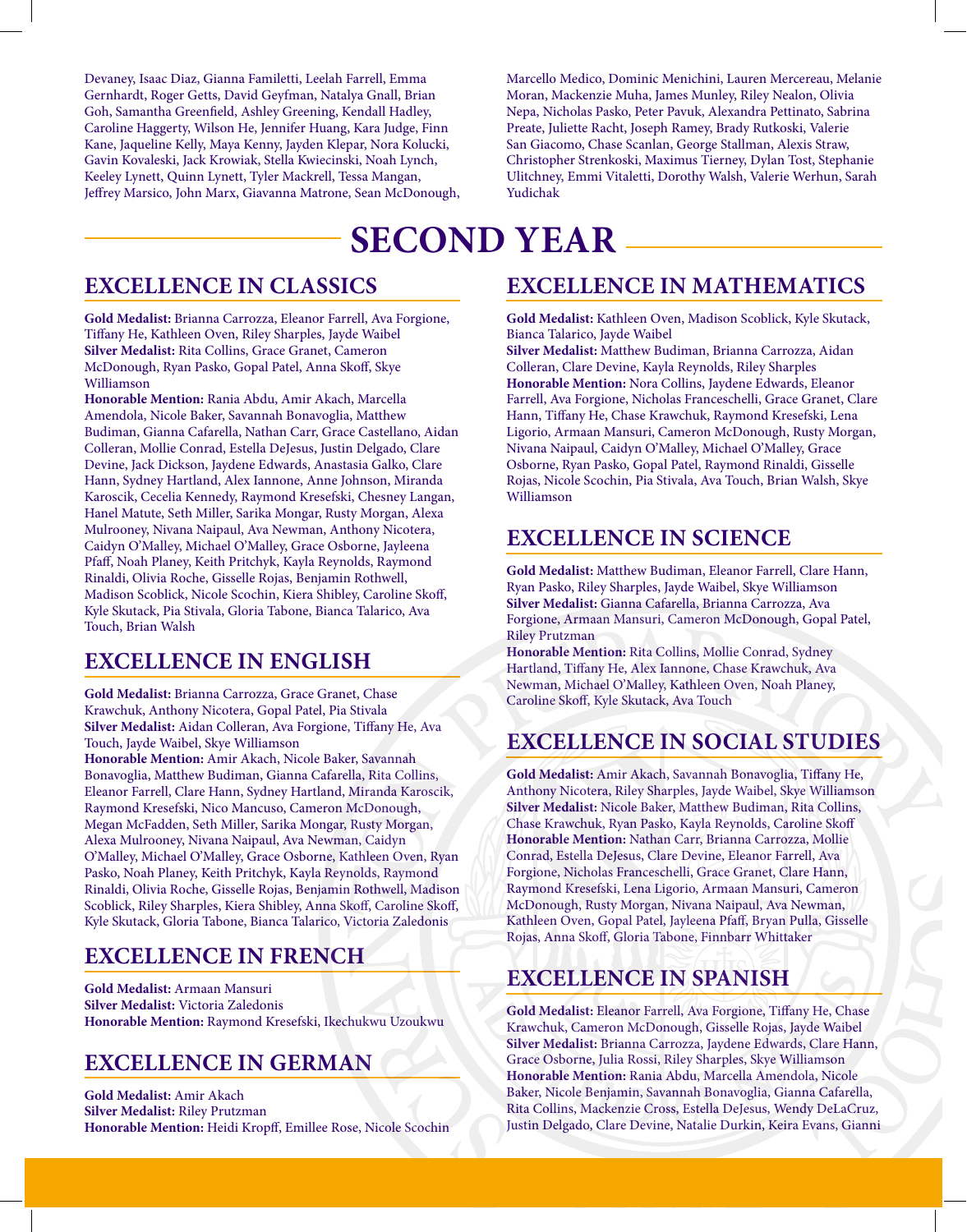Gaitan, Grace Granet, Alexandra Haley, Alex Iannone, Anne Johnson, Miranda Karoscik, Chesney Langan, Hanel Matute, Seth Miller, Sam Millett, Alexa Mulrooney, Nivana Naipaul, Ava Newman, Anthony Nicotera, Caidyn O'Malley, Michael O'Malley, Ryan Pasko, Gopal Patel, Jayleena Pfaff, Noah Planey, Kayla Reynolds, Olivia Roche, Benjamin Rothwell, Carly Schofield, Madison Scoblick, Kiera Shibley, Anna Skoff, Caroline Skoff, Nicholas Sokalsky, Gloria Tabone

#### **EXCELLENCE IN THEOLOGY**

**Gold Medalist:** Marcella Amendola, Brianna Carrozza, Mollie Conrad, Anthony Nicotera, Bryan Pulla, Gisselle Rojas, Jayde Waibel

**Silver Medalist:** Clare Devine, Eleanor Farrell, Grace Granet, Hanel Matute, Grace Osborne, Riley Sharples

**Honorable Mention:** Rania Abdu, Amir Akach, Nicole Baker, Lily Baum, Savannah Bonavoglia, Matthew Budiman, Gianna

Cafarella, Nathan Carr, Aidan Colleran, Nora Collins, Rita Collins, Grace Comcowich, Hannah Curry, Paige Davis, Jack Dickson, Elizabeth Donovan, Jaydene Edwards, Emma Egan, Adam Eisenhauer, Ava Forgione, Nicholas Franceschelli, Gianni Gaitan, Jacob Gentile, Liza Giannone, Jake Graniel, Clare Hann, Sydney Hartland, Tiffany He, Alex Iannone, Anne Johnson, Miranda Karoscik, Mia Karosus, Chase Krawchuk, Raymond Kresefski, Chesney Langan, Lena Ligorio, Nico Mancuso, Armaan Mansuri, Cameron McDonough, Megan McFadden, Seth Miller, Sam Millett, Sarika Mongar, Rusty Morgan, Alexa Mulrooney, Nivana Naipaul, Ava Newman, Caidyn O'Malley, Michael O'Malley, Kathleen Oven, Ryan Pasko, Gopal Patel, Jayleena Pfaff, Noah Planey, Keith Pritchyk, Riley Prutzman, Kayla Reynolds, Raymond Rinaldi, Olivia Roche, Julia Rossi, Benjamin Rothwell, Carly Schofield, Madison Scoblick, Nicole Scochin, Lauren Shay, Kiera Shibley, Anna Skoff, Caroline Skoff, Kyle Skutack, Gloria Tabone, Bianca Talarico, Joseph Toczydlowski, Ava Touch, Caroline Valunas, Brian Walsh, Emma Wesley, Finnbarr Whittaker, Skye Williamson, Victoria Zaledonis

### **THIRD YEAR**

#### **EXCELLENCE IN CLASSICS**

**Gold Medalist:** Riley Matasavage, Isabella Nardone, Ashlyn Urbanski

**Silver Medalist:** Daniel Bohenek, Ethan Gumula, Caroline Stampien

**Honorable Mention:** Madyson Babyak, Maria Barker, Maria Belardi, James Burke, Julia Curran, Lilianna Davitt, Monica Fornaszewski, Matthew George, Nicole Iriza, Mitchell Kirby, Kathryn Kolucki, Michael Lynch, Aiden Mackrell, Alexandra Mariotti, Avery McNulty, Ariel Mercurius, Colleen O'Malley, Drew O'Malley, Dhrumi Patel, Macey Pennay, Maya Persico, Lauren Repella, Riley Schreiber, Michael Sewack

#### **EXCELLENCE IN ENGLISH**

**Gold Medalist:** Mary Farrell, Monica Fornaszewski, Ethan Gumula, Monica Lam, Riley Matasavage, Elizabeth Neville, Patrick Robinson, Ashlyn Urbanski

**Silver Medalist:** James Burke, Julia Curran, Michael Datto, Matthew George, Michael Lynch, Jillian Lynn, Ariel Mercurius, Lydia Pickutoski

**Honorable Mention:** Daniel Bohenek, Kayley Capone, Nora Davis, William Granci, Matthew Greco, Maris Hiller, Amelia Ingargiola, Mitchell Kirby, Kathryn Kolucki, Anna Kosierowski, Thomas Lynch, Aiden Mackrell, Alexandra Mariotti, Gracie Mariotti, Lidia Marranca, Avery McNulty, Isabella Nardone, Andrew Padula, Ragan Poplawski, Amelia Rieder, Alison Samudio, Caroline Stampien, William Vinsko, Jack Walsh, Stephanie Yatko

#### **EXCELLENCE IN FRENCH**

**Gold Medalist:** Macey Pennay **Silver Medalist:** Tiffany Lee **Honorable Mention:** Caroline Donovan, Duncan Keizer

#### **EXCELLENCE IN GERMAN**

**Gold Medalist:** Julia Curran, Michael Lynch **Silver Medalist:** Kayley Capone, Sarah Giacobbe **Honorable Mention:** Ayden Berndt, Anna Kosierowski, Gia Lettieri, Thomas Lynch, Lidia Marranca, Allison Orr, Patrick Robinson, Catherine Shipsky

#### **EXCELLENCE IN MATHEMATICS**

**Gold Medalist:** Maria Barker, Michael Datto, Maya Hemak, Mitchell Kirby, Colleen O'Malley, Andrew Padula, Lydia Pickutoski, Lauren Repella

**Silver Medalist:** James Burke, Kayley Capone, Gianna Dickson, Matthew Greco, Gordon Kopa, Riley Matasavage, Riley Schreiber, Wyatt Stelmak

**Honorable Mention:** Sarah Aubrey, Maria Belardi, Ayden Berndt, Daniel Bohenek, Catherine Conway, Alexys Corbett, Julia Curran, Lilianna Davitt, Angelesa DeNaples, Molly Devine, Andrew Durkin, Nora Evans, Mary Farrell, Andrew Ferguson, Sofia Flores-Weidner, Monica Fornaszewski, Gianna Genco, Matthew George, Sarah Giacobbe, William Granci, Ethan Gumula, Abigail Haggerty, Ethan Haggerty, Maris Hiller, Amelia Ingargiola, Nicole Iriza, Christian Kohut, Kathryn Kolucki, Anna Kosierowski, Monica Lam, Tiffany Lee, Gia Lettieri, Michael Lynch, Thomas Lynch, Aiden Mackrell, Alexandra Mariotti, Gracie Mariotti, Lydia Marotti, Lidia Marranca, Mya Maus, Avery McNulty, Ariel Mercurius, Molly Moran, Elizabeth Neville, Drew O'Malley, Annmarie Ong, Allison Orr, Graham Oven, Anthony Pastore, Macey Pennay, Eremi Racine, Lilly Reilly, Amelia Rieder, Patrick Robinson, Michael Sewack, Grace Stallman, Caroline Stampien, Sophia Striefsky, Brett Strong, Nicole Tonny, Madison Toolan, Bailey Vennie, Jack Walsh, Michael Watkins, Savanna Willauer, Amber Wright, Stephanie Yatko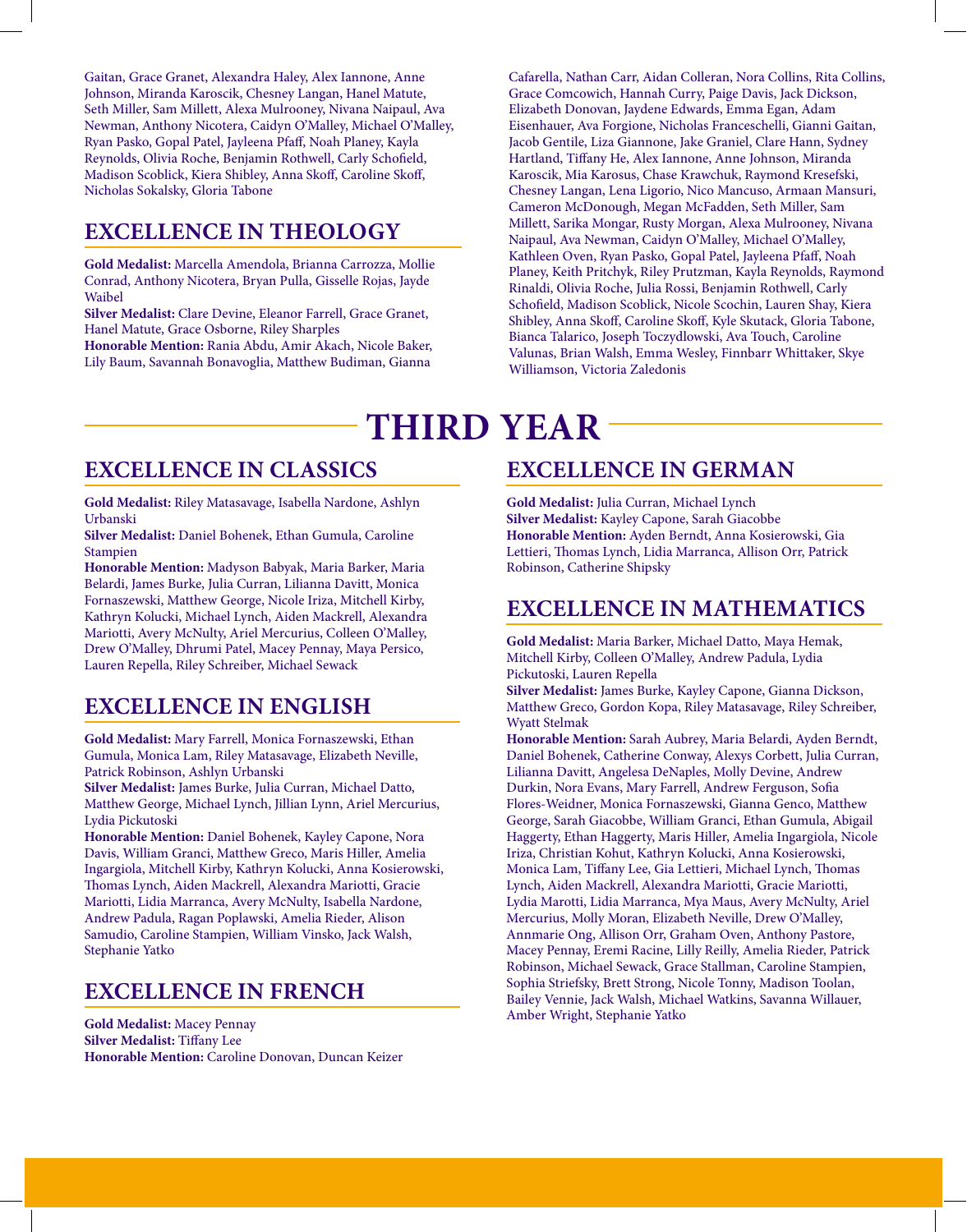#### **EXCELLENCE IN SCIENCE**

**Gold Medalist:** Kayley Capone, Julia Curran, Lilianna Davitt, Mitchell Kirby, Megan Lutz, Michael Lynch, Riley Matasavage, Colleen O'Malley, Stephanie Yatko

**Silver Medalist:** Maria Belardi, Andrew Durkin, William Granci, Drew O'Malley, Graham Oven, Robert Rossi, Madison Toolan, Ashlyn Urbanski

**Honorable Mention:** Sarah Aubrey, Maria Barker, Catherine Conway, Alexys Corbett, Gianna Dickson, Mary Farrell, Marcel Fediw, Monica Fornaszewski, Gianna Genco, Sarah Giacobbe, Maya Hemak, Maris Hiller, Kathryn Kolucki, Anna Kosierowski, Monica Lam, Thomas Lynch, Aiden Mackrell, Alexandra Mariotti, Mya Maus, Ariel Mercurius, Isabella Nardone, Elizabeth Neville, Macey Pennay, Lydia Pickutoski, Lilly Reilly, Lauren Repella, Patrick Robinson, Michael Sewack, Grace Stallman, Caroline Stampien, Wyatt Stelmak, Ashlyn Urbanski, Michael Watkins

#### **EXCELLENCE IN SOCIAL STUDIES**

**Gold Medalist:** Catherine Conway, Gianna Dickson, Matthew Greco, Ethan Gumula, Maris Hiller, Patrick Robinson **Silver Medalist:** Nora Davis, William Granci, Andrew Padula, Riley Schreiber, Wyatt Stelmak, Michael Watkins, Stephanie Yatko **Honorable Mention:** Travis Bridgeman, Margarete Conway, Angelesa DeNaples, Jacob Dennis, Caroline Donovan, Sofia Flores-Weidner, Michael Golay, Samantha Harrison, Maya Hemak, Gordon Kopa, Abigail Kreig, Megan Lutz, Cole Mattia, Mya Maus, David McIntyre, Molly Moran, Michael Nicotera, Daniel Otway, Lydia Pickutoski, Alison Samudio, Averi Sardo, Lily Seymour, Noah Sorensen, Grace Stallman, Sophia Striefsky, Brett Strong, Nathan Thayer, Nicholas Tomaszewski, Kathleen Washko, Savanna Willauer, Donovan Williams, Amber Wright, Cassidy Wylam, Jason Yanul

#### **EXCELLENCE IN SPANISH**

**Gold Medalist:** Gianna Dickson, Matthew George, Riley Matasavage, Ariel Mercurius, Colleen O'Malley, Lauren Repella, Ashlyn Urbanski, Savanna Willauer

**Silver Medalist:** Lilianna Davitt, Sofia Flores-Weidner, Alexandra Mariotti, Drew O'Malley, Michael Sewack, Wyatt Stelmak **Honorable Mention:** Sarah Aubrey, Madyson Babyak, Maria Belardi, Daniel Bohenek, Travis Bridgeman, James Burke, Andrew Cimini, Sabrina Cimoch, Adrianna Colon, Bridgette Conway, Catherine Conway, Margarete Conway, Alexys Corbett, Nora Davis, Molly Devine, Kellen Doughton, Andrew Durkin, Nora Evans, Mary Farrell, Andrew Ferguson, Lia Festa, Monica Fornaszewski, William Granci, Matthew Greco, Ethan Gumula, Abigail Haggerty, Ethan Haggerty, Samantha Harrison, Maya Hemak, Maris Hiller, Nicole Iriza, Jordan Johnson, Salma Juboori, Adam Kenny, Mitchell Kirby, Christian Kohut, Kathryn Kolucki, Kaylee Kravitz, Monica Lam, Jillian Lynn, Aiden Mackrell, Gracie Mariotti, Lydia Marotti, Mya Maus, Avery McNulty, Steven Millan, Molly Moran, Isabella Nardone, Elizabeth Neville, Michael Nicotera, Graham Oven, Andrew Padula, Maya Persico, Lydia Pickutoski, Ragan Poplawski, Eremi Racine, Antoinette Refice, Lilly Reilly, Amelia Rieder, Alexandra Salina, Alison Samudio, Averi Sardo, Lily Seymour, Grace Stallman, Caroline Stampien, Sophia Striefsky, Brett Strong, Nicole Tonny, Madison Toolan, Olivia Turner Havira, Elina Vangelatos, Bailey Vennie, Jack Walsh, Kathleen Washko, Michael Watkins, Amber Wright, Cassidy Wylam, Stephanie Yatko

#### **EXCELLENCE IN THEOLOGY**

**Gold Medalist:** Lilianna Davitt, Mitchell Kirby, Christian Kohut, Allison Orr, Graham Oven, Grace Stallman, Elena Winslow **Silver Medalist:** Kayley Capone, Gianna Dickson, Abigail Haggerty, Elizabeth Neville, Michael Nicotera, Averi Sardo, Amber Wright

**Honorable Mention:** Sarah Aubrey, Madyson Babyak, Maria Barker, Jackson Batzel, Dillon Beermann, Maria Belardi, Ayden Berndt, Daniel Bohenek, Travis Bridgeman, Erik Burdyn, James Burke, Mia Cardillo, Andrew Cimini, Matthew Cobb, Adrianna Colon, Molly Comcowich, Paige Conflitti, Stephen Conover, Bridgette Conway, Catherine Conway, Margarete Conway, Alexys Corbett, Julia Curran, Michael Datto, Nora Davis, Angelesa DeNaples, Luca Dennis, Molly Devine, Caroline Donovan, Kellen Doughton, Andrew Durkin, Grace Elliott, Matthew Evans, Nora Evans, Mary Farrell, Marcel Fediw, Andrew Ferguson, Lia Festa, Izabela Filipovski, Aiden Flaim, Sofia Flores-Weidner, Monica Fornaszewski, Benjamin Frederick, Benjamin Galko, Gianna Genco, Matthew George, Sarah Giacobbe, Abigail Gilmartin, Michael Golay, William Granci , Matthew Greco, Ethan Gumula, Abigail Haggerty, Ethan Haggerty, Samantha Harrison, Skyler Heffner, Maya Hemak, Maris Hiller, Amelia Ingargiola, Nicole Iriza, Morgyn Jenkins, Jordan Johnson, Jefferson Jones, Salma Juboori, Adam Kenny, Logan Kiernan, Kathryn Kolucki, Gordon Kopa, Anna Kosierowski, Michael Kovalski, Kaylee Kravitz, Abigail Kreig, Monica Lam, Tiffany Lee, Gia Lettieri, Megan Lutz, Michael Lynch, Thomas Lynch, Jillian Lynn, John Mackey, Aiden Mackrell, Robert Maguire, Alexandra Mariotti, Gracie Mariotti, Lydia Marotti, Lidia Marranca, Riley Matasavage, Cole Mattia, Mya Maus, Margaret McGrath, David McIntyre, Avery McNulty, Ariel Mercurius, Steven Millan, Molly Moran, Isabella Nardone, Ciara Nolan, Colleen O'Malley, Drew O'Malley, Annmarie Ong, Daniel Otway, Andrew Padula, Anthony Pastore, Dhrumi Patel, Macey Pennay, Maya Persico, Lydia Pickutoski, Gage Pisano, Ragan Poplawski, Lane Prutzman, Eremi Racine, Antoinette Refice, Lilly Reilly, Lauren Repella, Amelia Rieder, Patrick Robinson, Tristen Roque, Robert Rossi, Alison Samudio, Riley Schreiber, Michael Sewack, Lily Seymour, Catherine Shipsky, Noah Sorensen, Caroline Stampien, Wyatt Stelmak, Sophia Striefsky, Brett Strong, Elizabeth Terrery, Nathan Thayer, Rachael Thomas, Joseph Tolan, Nicholas Tomaszewski, Nicole Tonny, Madison Toolan, Olivia Turner Havira, Ashlyn Urbanski, Elina Vangelatos, Gary VanPelt, Bailey Vennie, William Vinsko III, Jack Walsh, Kathleen Washko, Robert Watkins, Savanna Willauer, Donovan Williams, Cassidy Wylam, Stephanie Yatko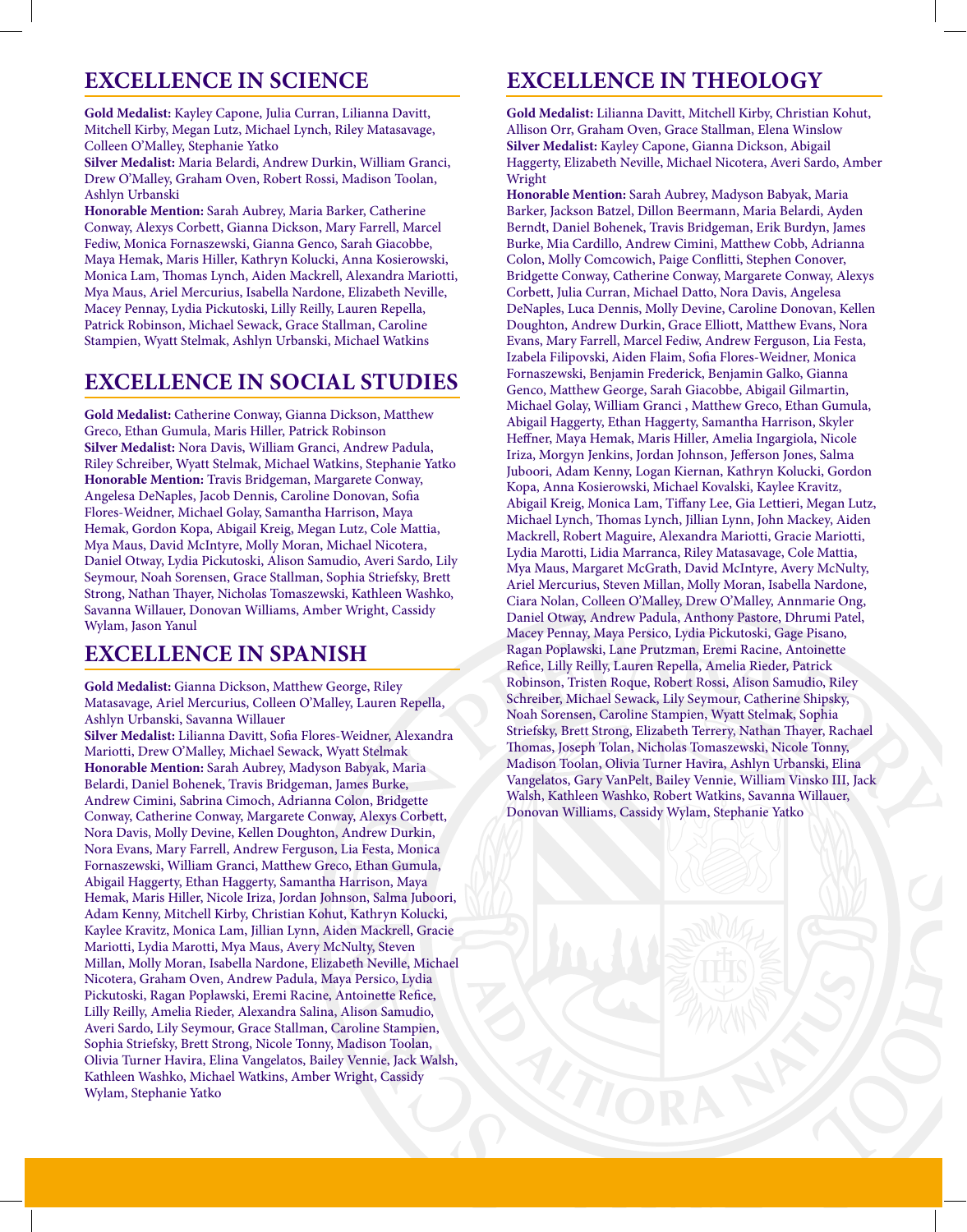## **FOURTH YEAR**

#### **EXCELLENCE IN CLASSICS**

**Gold Medalist:** Mia Burke, Camilla Rinaldi, Asia Walker **Silver Medalist:** Willa Farrell, Sierra Hartland, Caroline Welby **Honorable Mention:** Victoria Berbano, Thomas Casey, Rose Granet, Zoe Honney, Claire Kelly, Carmen Marranca, Rebecca Miller, Audrey Munley, Dan Nguyen, Emily Pettinato, Erica Prushinski, Joseph Ranieli, Avery Tompkins, Rocco Valvano, Alexis Vernagis, Caroline Welby

#### **EXCELLENCE IN COMPUTER SCIENCE**

**Gold Medalist:** Grace Boyle, Elizabeth Cruciani, Kathleen Lynott, Camilla Rinaldi

**Silver Medalist:** Brenna Jordan, Samantha Killian, Megan McDonald, Natasha Tomaszewski

**Honorable Mention:** Gwen Balavage, Ava Buttner, Conal Clarke, Cecelia Collins, John Conway, Lexy Curtin, Anne Dempsey, Christina DeNaples, Chase Duffy, Joseph Fasula, Neal Forlenza, Sophia Galenas, Joseph Gaughan, Grace Giordina, Carly Habeeb, Taylor Haley, Tyler Harden, Mason Hemak, Abigayle Hodorovich, Abigale Kellogg, Claire Kelly, Julia Kelly, Marisa Kelly, Kelly Anne Kjetsaa, Santina Kobierecki, Jack Lynett, Anna Mariotti, Luke Mattia, Natalia Mazza, James McCabe, Michael McGrath, Julia McGraw, Maggie Mills, Krista Morris, Kathryn Mozeleski, Maxwell Mulligan, Dan Nguyen, Nicole Nicholas, Lily Pavuk, Emily Pettinato, Zackary Richardson, Brandon Roche, Patrick Sullivan, Joseph Talarico, Matthew Tatulli, Avery Tompkins, Winston White

#### **EXCELLENCE IN ENGLISH**

**Gold Medalist:** Mia Familetti, Willa Farrell, Camilla Rinaldi, Caroline Welby

**Silver Medalist:** Margaret Kosierowski, Anna Mariotti, Ryliann McAllister, Erica Prushinski, Meredith Purcell **Honorable Mention:** Grace Boyle, Ava Buttner, Cecelia Collins, Morgan Costa, Joseph Fasula, Sophia Galenas, Collin Gazella, Lydia Gilpin, Carly Habeeb, Lily Harden, Matthew Howard, Michael Howard, Brenna Jordan, Samantha Killian, Santina Kobierecki, Jack Lynett, Jordan Mackey, Natalia Mazza, James McCabe, Rebecca Miller, Audrey Munley, Emily Pettinato, Gabriella Price, Louis Sauter, Lauren Schofield, Jennifer Simrell, Andrew Stark, Emma Troy, Rocco Valvano, Gianna Williams

#### **EXCELLENCE IN FINE ARTS**

**Gold Medalist:** Sarah Boyle, Mia Familetti, Willa Farrell, Samantha Killian, Megan McDonald, Nicole Nicholas, Erica Prushinski, Camilla Rinaldi, Rachael Rose

**Silver Medalist:** Jaedan Baldan, Thomas Casey, Grace Darby, Ember Duke, Mia Familetti, Luke Mattia, Ryliann McAllister, Nicole Nicholas, Gabriella Price

**Honorable Mention:** Peter Alessi, Jaedan Baldan, Grace Boyle, Julia Burgess, Conal Clarke, Lexy Curtin, Anne Dempsey, Bella DiPisa, Ember Duke, Oliver Egan, Neal Forlenza, Aubrey Gallagher, Lydia Gilpin, Patrick Grady, Carly Habeeb, Zoe Honney, Kieran Judge, Grace Kapacs, Julia Kelly, Patrick Kennedy, Braxton Lowe, Jordan Mackey, Natalia Mazza, Michael McGrath,

Maggie Mills, Audrey Munley, Nicole Nicholas, Carla Olazo, Gabriella Price, Marina Rinkunas, Natalie Robinson, Jiselle Rodriguez, Rachael Rose, Jason Saunders, David Smith, Abby Stepaniants, Nicole Zehner

#### **EXCELLENCE IN FRENCH**

**Gold Medalist:** Carmen Marranca **Silver Medalist:** Morgan Costa **Honorable Mention:** Julia Burgess, Elizabeth Cruciani, Carla Olazo, Mercedes Vinsko

#### **EXCELLENCE IN GERMAN**

**Gold Medalist:** Jessica Demming, James McCabe **Silver Medalist:** Gianna Williams

#### **EXCELLENCE IN MATHEMATICS**

**Gold Medalist:** Grace Boyle, Logan Justice, Kathleen Lynott, Anna Mariotti, Natalia Mazza, Lily Pavuk, Louis Sauter **Silver Medalist:** Elizabeth Cruciani, Carly Habeeb, Marisa Kelly, Margaret Kosierowski, Julia McGraw, Nicole Zehner **Honorable Mention:** Peter Alessi, Victoria Berbano, Sarah Boyle, Mia Burke, Ava Buttner, Thomas Casey, Conal Clarke, Natalie Clum, Cecelia Collins, Morgan Costa, Lexy Curtin, Anne Dempsey, Thomas Dickinson, Ember Duke, Mia Familetti, Willa Farrell, Sophia Galenas, Aubrey Gallagher, Collin Gazella, Lily Harden, Sierra Hartland, Matthew Howard, Michael Howard, Brenna Jordan, Julia Kelly, Samantha Killian, Jack Lynett, Jordan Mackey, Carmen Marranca, Luke Mattia, Ryliann McAllister, Megan McDonald, Rebecca Miller, Krista Morris, Kathryn Mozeleski, Audrey Munley, Taylor Newton, Nicole Nicholas, Dan Nguyen, Emily Pettinato, Claudia Pritchyk, Erica Prushinski, Meredith Purcell, Joseph Ranieli, Zackary Richardson, Camilla Rinaldi, Natalie Robinson, Rachael Rose, Matthew Tatulli, Natasha Tomaszewski, Avery Tompkins, Matthew Tressler, Emma Troy, Rocco Valvano, Alexis Vernagis, Asia Walker, Caroline Welby

#### **EXCELLENCE IN SCIENCE**

**Gold Medalist:** Aubrey Gallagher, Margaret Kosierowski, Megan McDonald, Julia McGraw, Camilla Rinaldi, Louis Sauter **Silver Medalist:** Chase Duffy, Willa Farrell, Michael Howard, Luke Mattia, Claudia Pritchyk, Erica Prushinski **Honorable Mention:** Sarah Boyle, Ava Buttner, Gianna Carrera, Natalie Clum, Mia Familetti, Joseph Fasula, Lily Harden, Sierra Hartland, Matthew Howard, Michael Howard, Claire Kelly, Samantha Killian, Santina Kobierecki, Jack Lynett, Anna Mariotti, Krista Morris, Lisa Parmar, Emily Pettinato, Meredith Purcell, Louis Sauter, Matthew Tatulli, Natasha Tomaszewski, Avery Tompkins, Rocco Valvano, Alexis Vernagis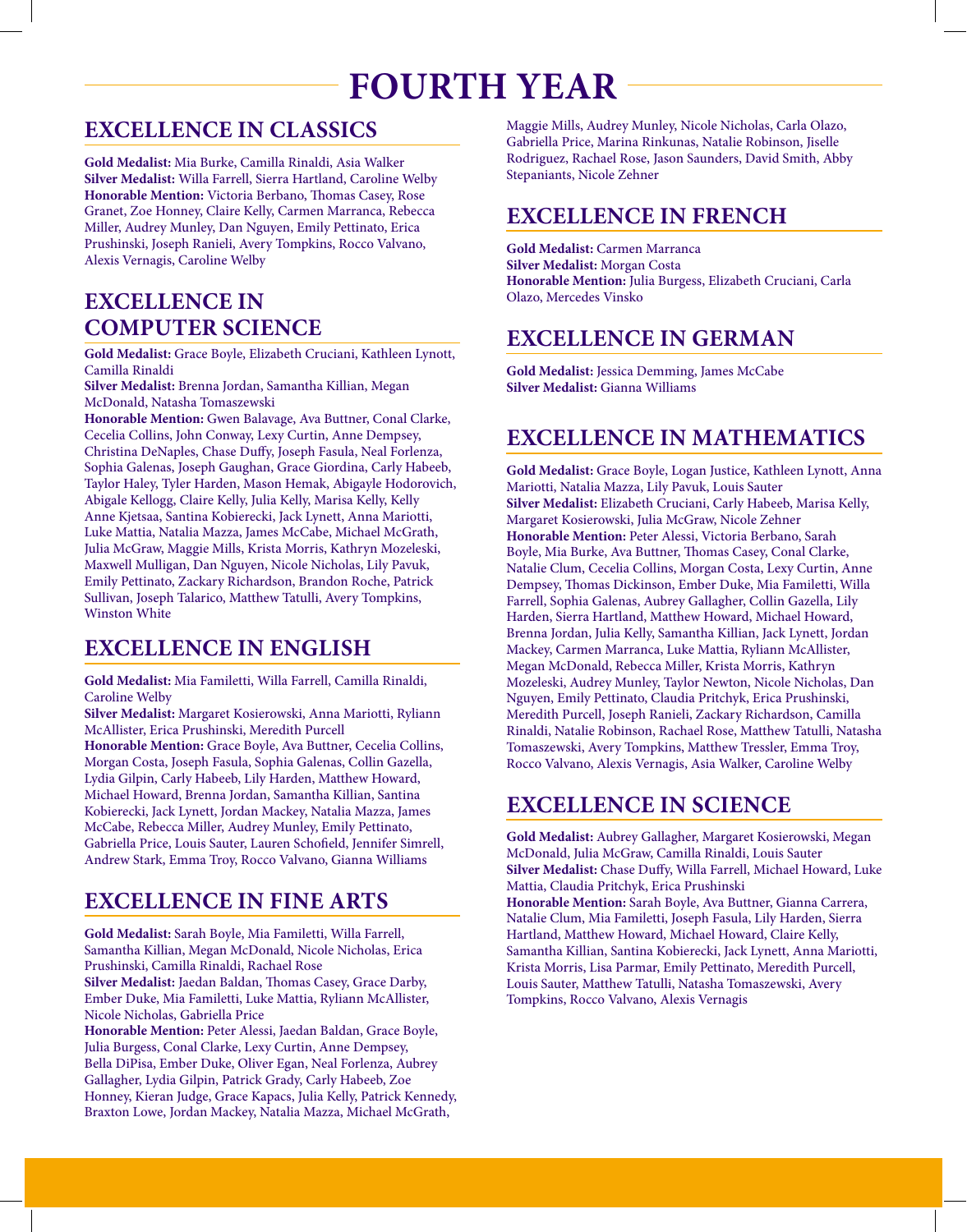#### **EXCELLENCE IN SOCIAL STUDIES**

**Gold Medalist:** Collin Gazella, Lydia Gilpin, Kelly Anne Kjetsaa, Margaret Kosierowski, Carmen Marranca, Julia McGraw, Meredith Purcell, Rocco Valvano

**Silver Medalist:** Grace Boyle, Mia Burke, Lily Harden, Sierra Hartland, Spencer Keihl, Marisa Kelly, Kathleen Lynott, Caroline **Welby** 

**Honorable Mention:** Victoria Berbano, Sarah Boyle, Ava Buttner, Thomas Casey, Natalie Clum, Cecelia Collins, John Conway, Morgan Costa, Lexy Curtin, Frances Doherty, Mia Familetti, Willa Farrell, Sophia Galenas, Joseph Gaughan, Collin Gazella, Rose Granet, Lily Harden, Abigayle Hodorovich, Matthew Howard, Michael Howard, Brenna Jordan, Kelly Anne Kjetsaa, Santina Kobierecki, Jack Lynett, Anna Mariotti, Ryliann McAllister, James McCabe, Lucy McGrath, Julia McGraw, Rebecca Miller, Krista Morris, Taylor Newton, Lily Pavuk, Emily Pettinato, Gabriella Price, Claudia Pritchyk, Erica Prushinski, Meredith Purcell, Joseph Ranieli, Zackary Richardson, Marina Rinkunas, Louis Sauter, Jennifer Simrell, Emma Troy, Ebubechi Uzoukwu, Mercedes Vinsko, Ana Wohlgemuth

#### **EXCELLENCE IN SPANISH**

**Gold Medalist:** Grace Boyle, Kathleen Lynott, Rebecca Miller, Jiselle Rodriguez

**Silver Medalist:** Sarah Boyle, Mia Burke, Anna Mariotti, Ryliann McAllister, Megan McDonald, Louis Sauter

**Honorable Mention:** William Aldrich, Gwen Balavage, Nicholas Cafarella, James Cawley, Conal Clarke, Natalie Clum, Lexy Curtin, Joseph Fasula, Sophia Galenas, Aubrey Gallagher, Joseph Gaughan, Collin Gazella, Carly Habeeb, Taylor Haley, Tyler Harden, Sierra Hartland, Zoe Honney, Matthew Howard, Michael Howard, Brenna Jordan, Spencer Keihl, Abigale Kellogg, Marissa Kelly, Samantha Killian, Santina Kobierecki, Jack Lynett, Jordan Mackey, Julia McGraw, Krista Morris, Kathryn Mozeleski, Taylor Newton, Lisa Parmar, Lily Pavuk, Gabriella Price, Claudia Pritchyk, Meredith Purcell, Zackary Richardson, Marina Rinkunas, Natalie Robinson, Lauren Schofield, Jennifer Simrell, Patrick Sullivan, Matthew Tatulli, Natasha Tomaszewski, Matthew Tressler, Emma Troy, Ebubechi Uzoukwu, Asia Walker, Korrine White, Winston White, Ana Wohlgemuth

#### **EXCELLENCE IN THEOLOGY**

**Gold Medalist:** Grace Boyle, Rose Granet, Lily Harden, Nicole Nicholas, Camilla Rinaldi, Marina Rinkunas, Caroline Welby **Silver Medalist:** Sarah Boyle, Thomas Casey, Mia Familetti, Claire Kelly, Megan McDonald, Gabriella Price, Meredith Purcell **Honorable Mention:** William Aldrich, Peter Alessi, Emma Anderson, Gwen Balavage, Jaedan Baldan, Gavin Bednarz, Victoria Berbano, Julia Burgess, Mia Burke, Ava Buttner, Nicholas Cafarella, Gianna Carrera, Samuel Castellani, James Cawley, Jack Clancy, Conal Clarke, Natalie Clum, Cecelia Collins, John Conway, Morgan Costa, Spencer Cross, Alexa Crotti-Wheeler, Elizabeth Cruciani, Lexy Curtin, Jessica Demming, Anne Dempsey, Thomas Dickinson, Danqi Ding, Frances Doherty, Ember Duke, Willa Farrell, Joseph Fasula, Sophia Galenas, Aubrey Gallagher, Joseph Gaughan, Collin Gazella, Vito Gianello, Lydia Gilpin, Grace Giordina, Patrick Grady, Christian Graniel, Carly Habeeb, Taylor Haley, Tyler Harden, Sierra Hartland, Isabelle Hatala, Mason Hemak, Abigayle Hodorovich, Zoe Honney, Matthew Howard, Michael Howard, Lauren Hurst, Abigail Jerome, Brenna Jordan, Kieran Judge, Logan Justice, Grace Kapacs, Kai Keating-Loughney, Spencer Keihl, Abigale Kellogg, Julia Kelly, Marisa Kelly, Patrick Kennedy, Kelly Anne Kjetsaa, Samantha Killian, Santina Kobierecki, Margaret Kosierowski, Elisabeth Lampman, Colin Legg, Braxton Lowe, Jack Lynett, Kathleen Lynott, Jordan Mackey, Anna Mariotti, Carmen Marranca, Luke Mattia, Natalia Mazza, Ryliann McAllister, James McCabe, Lucy McGrath, Michael McGrath, Julia McGraw, Rebecca Miller, Krista Morris, Kathryn Mozeleski, Ethan Muha, Maxwell Mulligan, Audrey Munley, Taylor Newton, Dan Nguyen, Carla Olazo, Matthew Oven, Lisa Parmar, Lily Pavuk, Emily Pettinato, Claudia Pritchyk, Erica Prushinski, Joseph Ranieli, Zackary Richardson, Natalie Robinson, Brandon Roche, Jiselle Rodriguez, Rachael Rose, Jacob Rusak, Jason Saunders, Louis Sauter, Lauren Schofield, Jennifer Simrell, David Smith, Andrew Stark, Abby Stepaniants, Chase Stephens, Joseph Talarico, Matthew Tatulli, Natasha Tomaszewski, John Tomcho, Avery Tompkins, Matthew Tressler, Emma Troy, Ebubechi Uzoukwu, Rocco Valvano, Alexis Vernagis, Mercedes Vinsko, Asia Walker, Isabella Wanas, Abygail Weiss, Korrine White, Winston White, Gianna Williams, Ana Wohlgemuth, Nicole Zehner